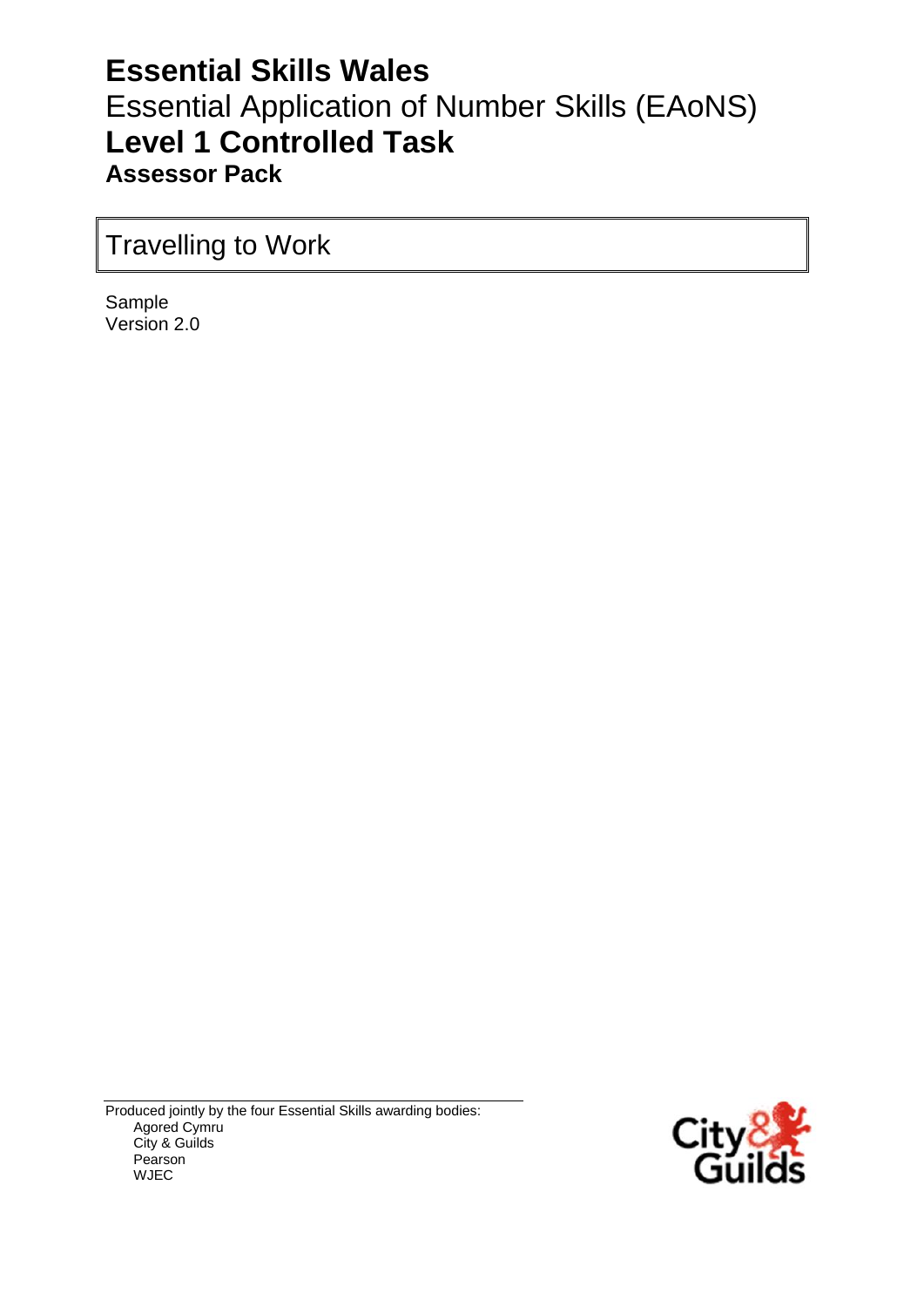# **1 Assessment requirements**

The following is a summary of the Essential Skills Wales (ESW) Controlled Task Conditions. These requirements should be read in conjunction with the relevant **Controlled Task Candidate Pack**. General assessment guidelines applicable to all ESW assessments can be found in the **Essential Skills Wales Suite** *Qualification Handbook*.

## **Controlled task assessment**

Controlled tasks are **summative assessments** measuring subject-specific skills. Candidates will need to show they can utilise these skills in a holistic manner, relevant to real-life circumstances. The assessment outcome is **pass/fail**.

Controlled tasks must be:

- internally assessed, by appropriately qualified staff, using the Marking Schemes provided. Please see section 2.2 of the *Qualification Handbook* for details of staff qualification
- internally quality assured, by appropriately qualified staff
- externally quality assured/moderated by City & Guilds
- compliant with **Controlled Task Conditions**.

## **Controlled task conditions**

This controlled task must be completed under the conditions set out below. 'Controlled' relates to all aspects of how the task is administered and assessed.

Candidates should only attempt this controlled task when they have been registered for this qualification and have developed the necessary skills at the required level. Learning development input should be completed before the candidate attempts this controlled task. This controlled task must normally be completed before the confirmatory test is attempted.

### **Working period**

The candidate must complete this controlled task within an 8 week 'working period'. The working period commences on the date the candidate starts working on the task. The working period may be extended only in specific extenuating circumstances. Please see section 4.3 of the *Qualification Handbook* for further information.

### **Working time**

The candidate has up to **4 hours in total** to complete this controlled task. This task 'working time' allowance will formally start at the point when a task is first provided to the candidate. The task working time may be extended only in specific extenuating circumstances. Please see section 4.3 of the *Qualification Handbook* for further information.

### **Supervised conditions**

This controlled task must be completed under the following supervised conditions:

 This task is an 'open book' assessment. Candidates may have access to routine resources that might be available in a 'real life' situation, for example: PCs/laptops, tablets, dictionaries, calculators, reference books, relevant class notes and source material approved by their tutor/assessor so long as they are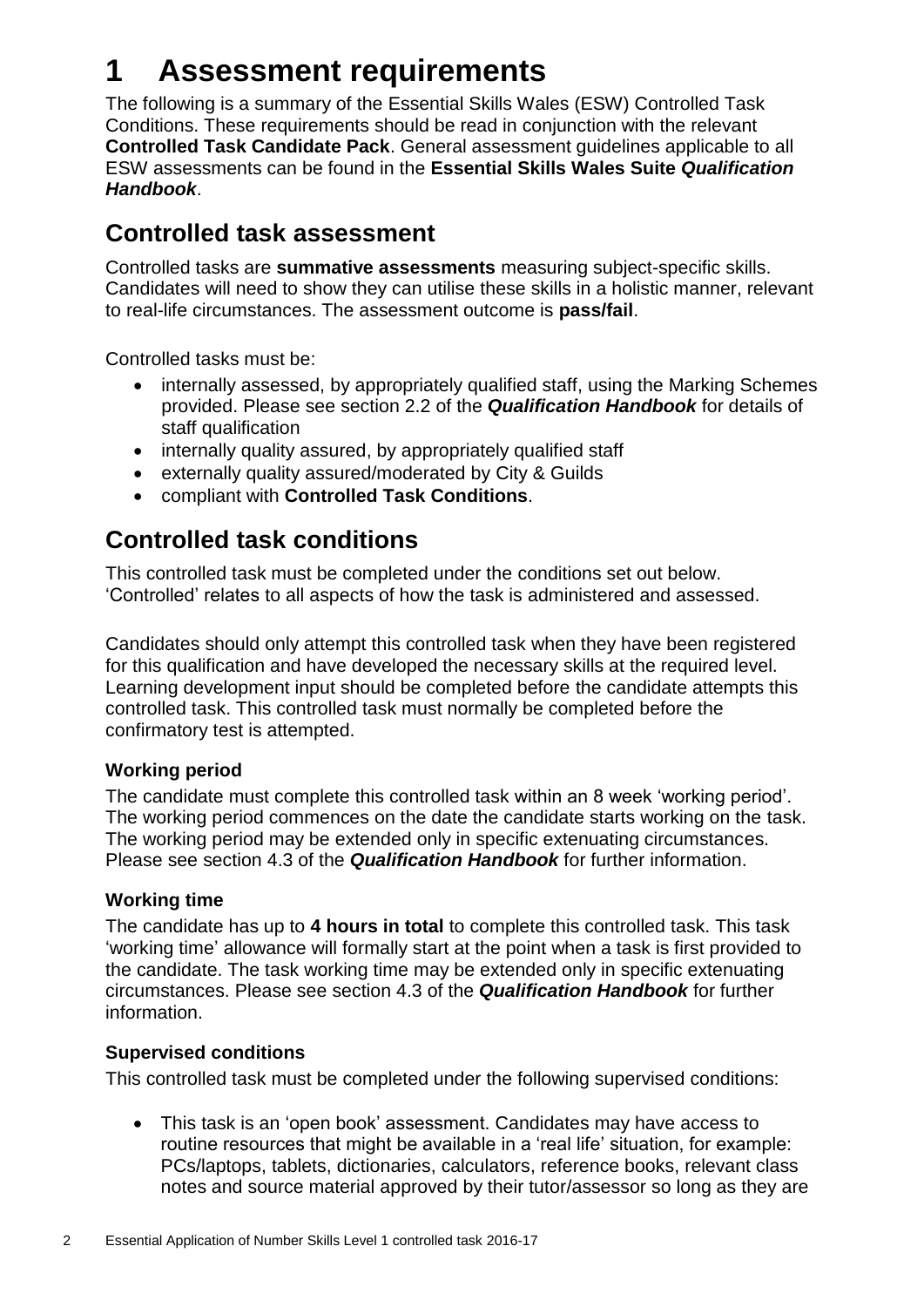not designed *specifically* to assist with this assessment and do not compromise independent achievement of the standard. Mobile phones or other transmitting/receiving devices are not permitted. The candidate can access the Internet using supervised facilities.

- The environment within which tasks are completed must be supervised. This supervision must be **continuous** and ensure no interruption and/or undue influence is possible whilst candidates are working on the task. Suitable locations might include a classroom, a library or a workplace as long as an appropriate environment and supervision is maintained. For the avoidance of doubt, this environment does not require formal 'examination' conditions.
- The supervisor must be a reliable, responsible person who is accountable for ensuring adequate supervision and control of the environment is maintained. The supervisor must be present throughout the working time and be able to confirm that each candidate produced all work independently. The supervisor can be the candidate's tutor and/or assessor or another suitable person.
- This controlled task may be completed in one session or split over several sessions, as long as no learning or preparation is provided in between. If not completed in one sitting, the candidate's papers and all materials produced by the candidate must be collected in and stored securely until the next working time session begins. On no account may candidates take any of their work away with them between sessions, for example to work on a task at home.
- The working period and working time taken to complete this controlled task must be monitored and recorded as indicated on the front page of the *Candidate Pack* and *Assessment Record*. The candidate, supervisor, assessor and centre details must be completed and the declarations must be signed and dated before completed tasks are submitted for assessment.

#### **Assistance and access arrangements**

Assessors may provide candidates with the opportunity to clarify task requirements during the working period however this must not extend to any form of formative feedback. For example, recommending that a candidate should review their calculations would be inappropriate, whereas recommending the candidate re-read a particular section of the task requirements would be acceptable. Please see section 4.6 of the *Qualification Handbook* for further information on access arrangements.

#### **Second and subsequent attempts**

A specific controlled task can be attempted only once. However, a candidate may undertake a different controlled task, (either another title from the City & Guilds preapproved bank or a centre devised assessment that has been approved by City & Guilds) at another time if they do not pass. Wherever the candidate is unsuccessful, they **must** undergo further development in the relevant skill(s) before re-attempting at a later date.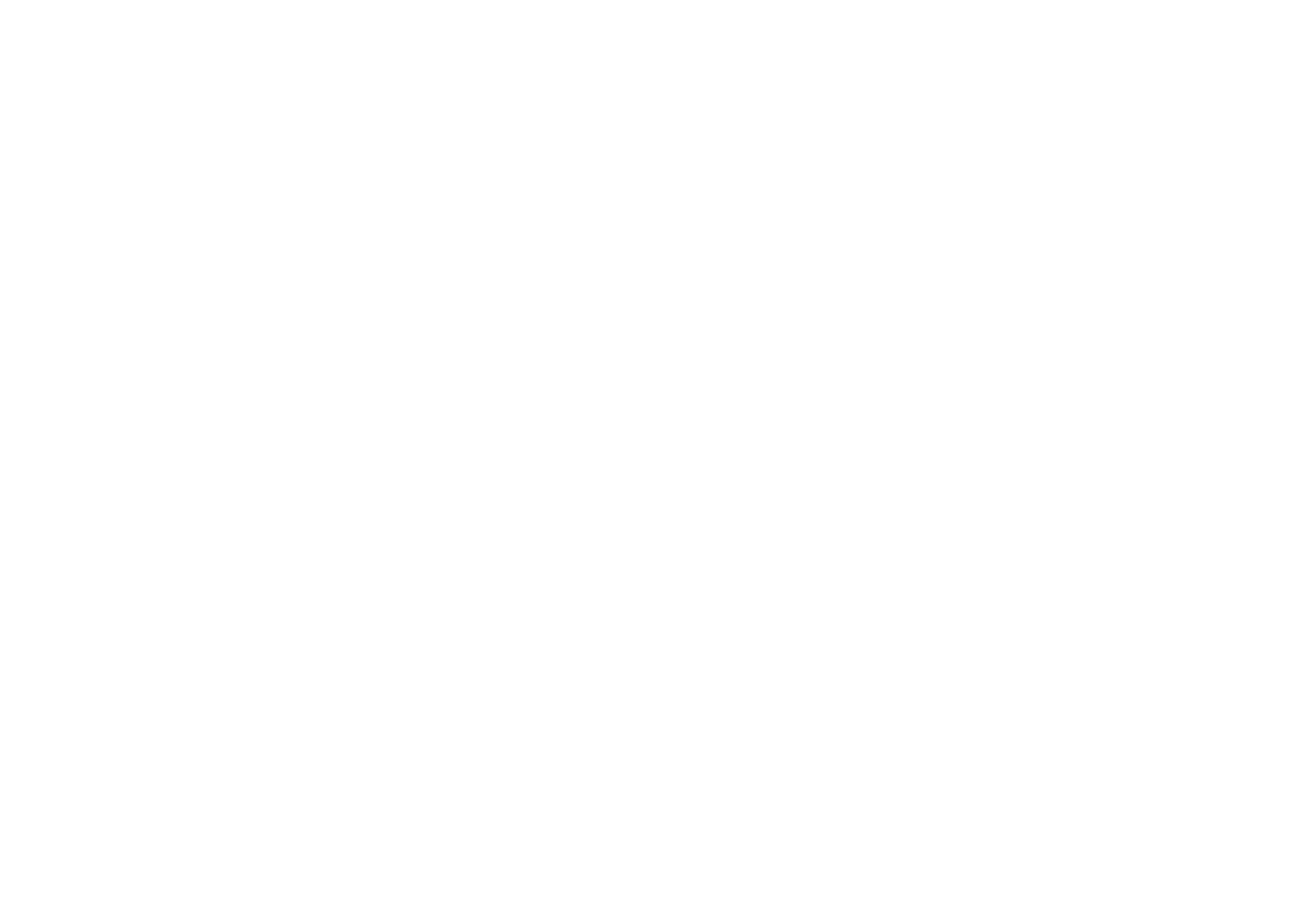# **2 Mark Scheme**

## **Essential Application of Number Skills at Level 1**

### **Task title/topic: Travelling to Work**

| Part 1 (maximum 4 marks)                                                                                                                                                                             |                                                                                                                                                                                                                                                                                                      |            |
|------------------------------------------------------------------------------------------------------------------------------------------------------------------------------------------------------|------------------------------------------------------------------------------------------------------------------------------------------------------------------------------------------------------------------------------------------------------------------------------------------------------|------------|
| The candidate has shown evidence of:                                                                                                                                                                 | <b>Mark scheme</b>                                                                                                                                                                                                                                                                                   | <b>Row</b> |
| • planning and describing how to tackle the task<br>(N1.1.1a)                                                                                                                                        | <b>Structure of plan</b><br>2 marks: candidate produces a plan with clear structure showing the<br>problem broken down into a series of logical steps, e.g. list, spider chart,<br>table, flow diagram<br><b>OR</b><br>1 mark: candidate produces a basic plan showing the steps they will<br>follow | A          |
|                                                                                                                                                                                                      | Content of plan<br>2 marks: candidate produces a detailed and relevant plan for all aspects<br>of the task<br><b>OR</b><br>1 mark: candidate produces a detailed and relevant plan with one aspect<br>omitted, e.g. one key step                                                                     | B          |
| Part 2 (maximum 13 marks)                                                                                                                                                                            |                                                                                                                                                                                                                                                                                                      |            |
| The candidate has shown evidence of:                                                                                                                                                                 | <b>Mark scheme</b>                                                                                                                                                                                                                                                                                   |            |
| • carrying out at least one calculation without using a<br>calculator (N1.2b)                                                                                                                        | 1 mark: candidate shows evidence of correct calculation without using a<br>calculator<br>May be seen anywhere in the task                                                                                                                                                                            | C          |
| • reading, understanding and extracting information<br>from tables, charts, simple graphs or diagrams<br>(N1.1.2a)                                                                                   | 1 mark: candidate shows evidence of extracting correct information from<br>the table<br>e.g. correct price from table<br>May be seen anywhere in the task                                                                                                                                            | D          |
| • reading and understanding numbers presented in<br>different ways including large numbers in figures or<br>words, simple fractions, decimals, percentages,<br>ratios and negative numbers (N1.1.2b) | 1 mark: candidate shows evidence of reading and understanding large<br>numbers accurately<br>e.g. car price<br>May be seen anywhere in the task                                                                                                                                                      | Е          |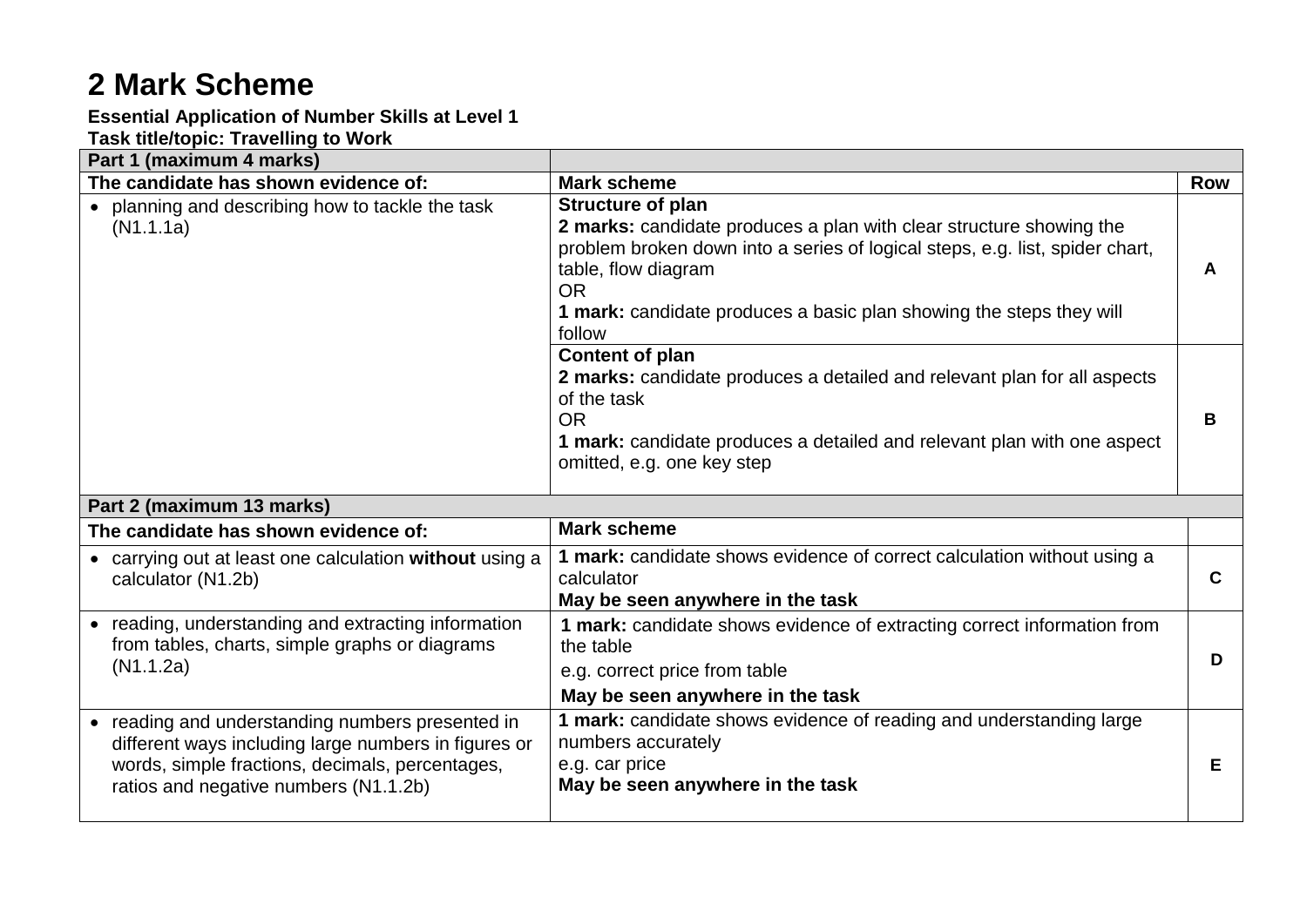| • finding the range and average (mean) of up to 10<br>items (N1.2k)<br>• working to a given level of accuracy (N1.2a)                                                                                                                                                                                                       | 1 mark: candidate uses correct process to calculate the mean price of cars<br>e.g. $(8345+9375+10145+8705+13750+8345+8355+8275+8695+$<br>$10900$ ÷ 10<br>e.g. $94890 \div 10$<br>1 mark: correct answer<br>i.e. $(E)9489$<br>1 mark: candidate rounds their answer to the given level of accuracy<br>i.e. (£)9490                                                                       | F |
|-----------------------------------------------------------------------------------------------------------------------------------------------------------------------------------------------------------------------------------------------------------------------------------------------------------------------------|-----------------------------------------------------------------------------------------------------------------------------------------------------------------------------------------------------------------------------------------------------------------------------------------------------------------------------------------------------------------------------------------|---|
| • using simple fractions and percentages (N1.2d)                                                                                                                                                                                                                                                                            | 1 mark: candidate uses correct process to find the discount on their<br>chosen car<br>e.g. $8345 \div 100 (= 83.45)$<br>1 mark: candidate uses correct process to find the price of their chosen car<br>after the discount<br>e.g. $8345 - (8345 \div 100)$ (= 8261.55 for D1 compact)<br>e.g. $8345 - 83.45$<br>1 mark: correct answer<br>e.g. (£)8261.55<br>Accept (£)8262 or (£)8260 | G |
| identifying more than one appropriate way to<br>present findings to a given audience including<br>using tables, charts, graphs or diagrams (N1.3.1a)<br>using appropriate ways to present findings<br>including a table, chart, graph or diagram using the<br>correct units (N1.3.1b)<br>labelling work correctly (N1.3.1c) | 1 mark: candidate uses an appropriate method of presentation for their<br>results e.g. table, chart, graph or diagram<br>1 mark: candidate uses suitable labels and units<br>1 mark: candidate populates table/chart/graph or diagram with correct data<br>(± 2mm tolerance for plots on a hand drawn chart or graph)                                                                   | H |
| • interpreting results of calculations (N1.3.2a)                                                                                                                                                                                                                                                                            | 1 mark: candidate compares prices for their chosen car and makes at least<br>one appropriate comment<br>e.g. The price of a new F21 city with a discount is only £130 more than an<br>18 month old car.                                                                                                                                                                                 | J |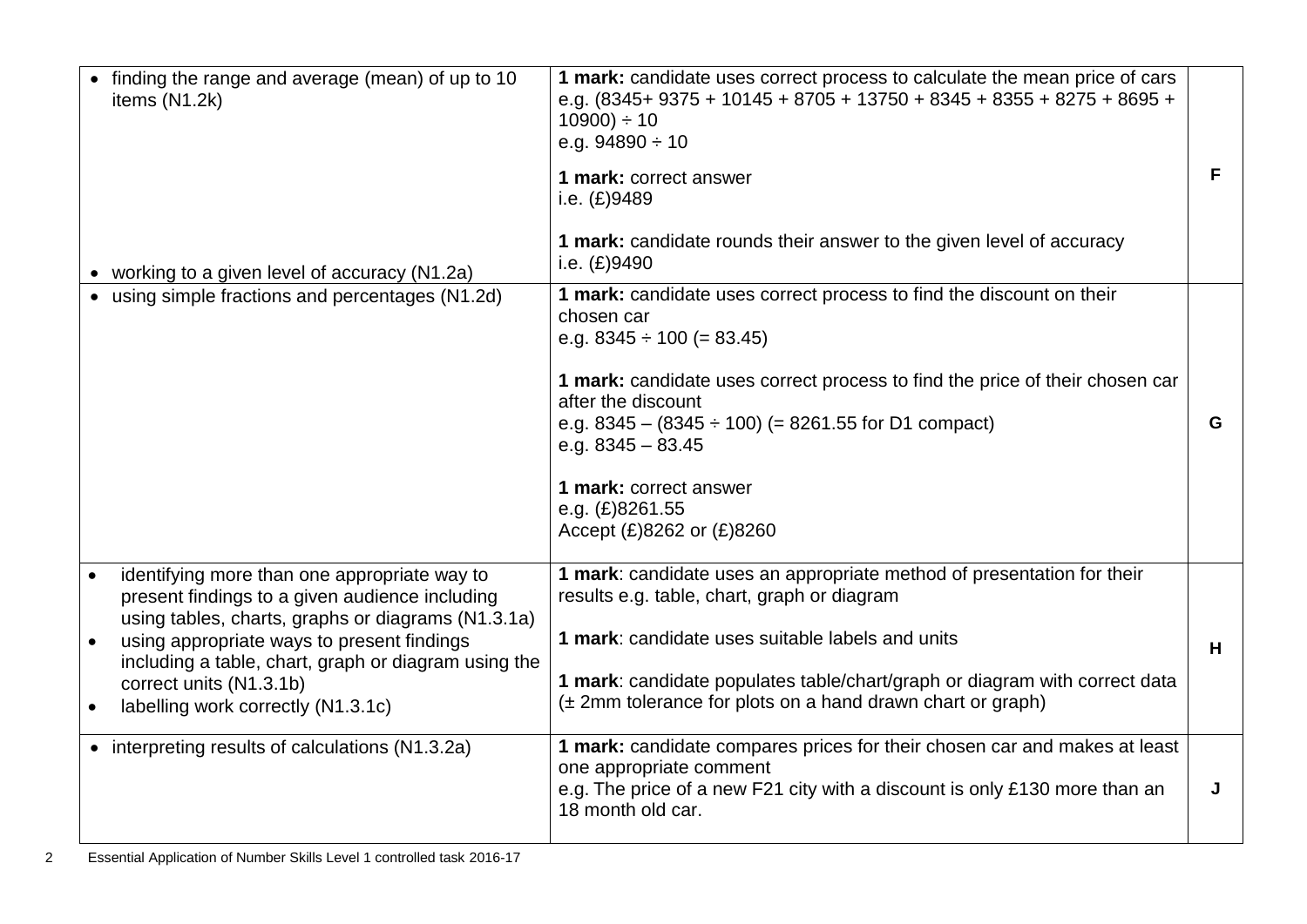| Part 3 (maximum 9 marks)                                                                                                                                                                                                                                                                                                          |                                                                                                                                                                                                                                                                                                                                                                                             |   |  |  |
|-----------------------------------------------------------------------------------------------------------------------------------------------------------------------------------------------------------------------------------------------------------------------------------------------------------------------------------|---------------------------------------------------------------------------------------------------------------------------------------------------------------------------------------------------------------------------------------------------------------------------------------------------------------------------------------------------------------------------------------------|---|--|--|
| The candidate has shown evidence of:                                                                                                                                                                                                                                                                                              | <b>Mark scheme</b>                                                                                                                                                                                                                                                                                                                                                                          |   |  |  |
| • multiplying and dividing a simple decimal by a whole<br>number (N1.2c)                                                                                                                                                                                                                                                          | 1 mark: candidate finds the correct answer for the cost of public transport<br>e.g. $(25.90 \div 5)$ (£)5.18                                                                                                                                                                                                                                                                                | K |  |  |
| • reading, understanding and extracting information<br>from tables, charts, simple graphs or diagrams<br>(N1.1.2a)                                                                                                                                                                                                                | 1 mark: candidate shows evidence of extracting correct information from<br>the bar chart<br>e.g. correct running cost for chosen car from bar chart<br>May be seen anywhere in the task.                                                                                                                                                                                                    |   |  |  |
| reading and understanding numbers presented in<br>different ways including large numbers in figures or<br>words, simple fractions, decimals, percentages,<br>ratios and negative numbers (N1.1.2b)                                                                                                                                | 1 mark: candidate shows evidence of reading and understanding decimals<br>e.g. car running cost<br>May be seen anywhere in the task.                                                                                                                                                                                                                                                        | M |  |  |
| • adding, subtracting, multiplying, dividing and<br>recording sums of money (N1.2f)                                                                                                                                                                                                                                               | 1 mark: candidate uses correct process to find the running cost per day of<br>a car<br>e.g. $40 \times 12.6$ (= 504p for D1 compact)<br>1 mark: correct answer for their running cost per day, in pounds for their<br>chosen car<br>e.g. £5.04<br>Correct units required                                                                                                                    | N |  |  |
| • identifying more than one appropriate way to<br>present findings to a given audience including using<br>tables, charts, graphs or diagrams (N1.3.1a)<br>• using appropriate ways to present findings including<br>a table, chart, graph or diagram using the correct<br>units (N1.3.1b)<br>• labelling work correctly (N1.3.1c) | 1 mark: candidate uses an appropriate method of presentation for their<br>results e.g. table, chart, graph or diagram<br>1 mark: candidate uses suitable labels and units<br>1 mark: candidate populates table/chart/graph or diagram with correct data<br>(± 2mm tolerance for plots on a hand drawn chart or graph)                                                                       | P |  |  |
| • describing the meaning of results and explaining<br>how they meet the purpose of the task (N1.3.2c)                                                                                                                                                                                                                             | 1 mark: candidate makes at least one appropriate comment, making a<br>recommendation including a comparison<br>e.g. I recommend going by bus. The journey each day costs slightly more<br>than the car, but you don't have to buy the car or worry about parking.<br>e.g. I recommend going by car. The journey each day is slightly cheaper,<br>but you can use the car whenever you want. | R |  |  |